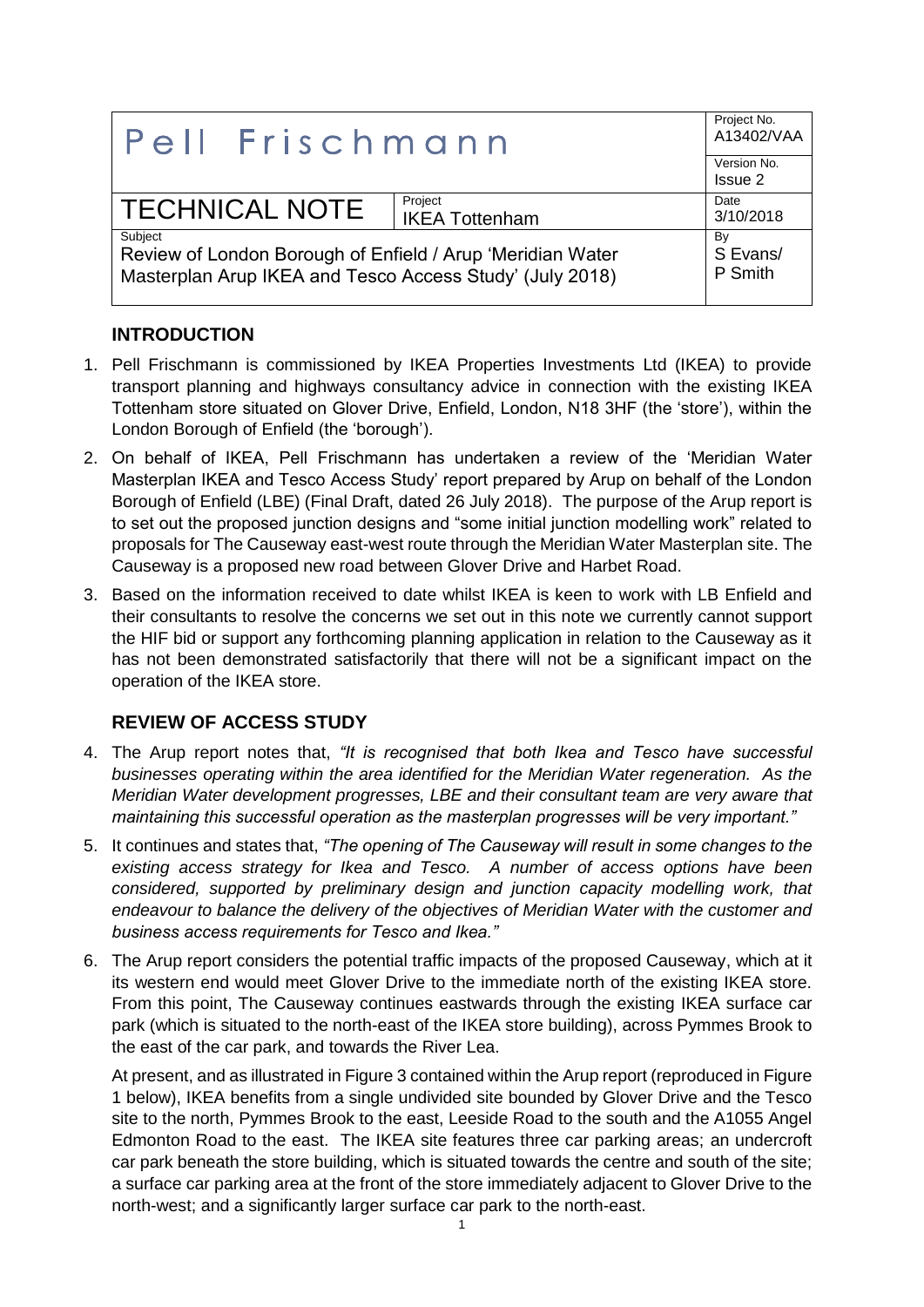

**Figure 1: Existing Highway Access Routes**

- 7. As illustrated in Figure 9 of the Arup report (reproduced in Figure 2 below), the Meridian Water highway proposals will include severing the existing surface car park to the north-east of the IKEA site from the IKEA store building and other car parking areas, by The Causeway which will run east-west as a continuation to Glover Drive.
- 8. The proposals also include, as shown as in the preferred option, a new elongated roundabout immediately in front of the IKEA store building; and a realigned north-south road running between the Tesco site and IKEA surface car park. These proposals will have a significant impact on the operation of the IKEA store including access/egress for vehicles, pedestrian movements between the store and surface car park; and access/egress for delivery and servicing vehicles.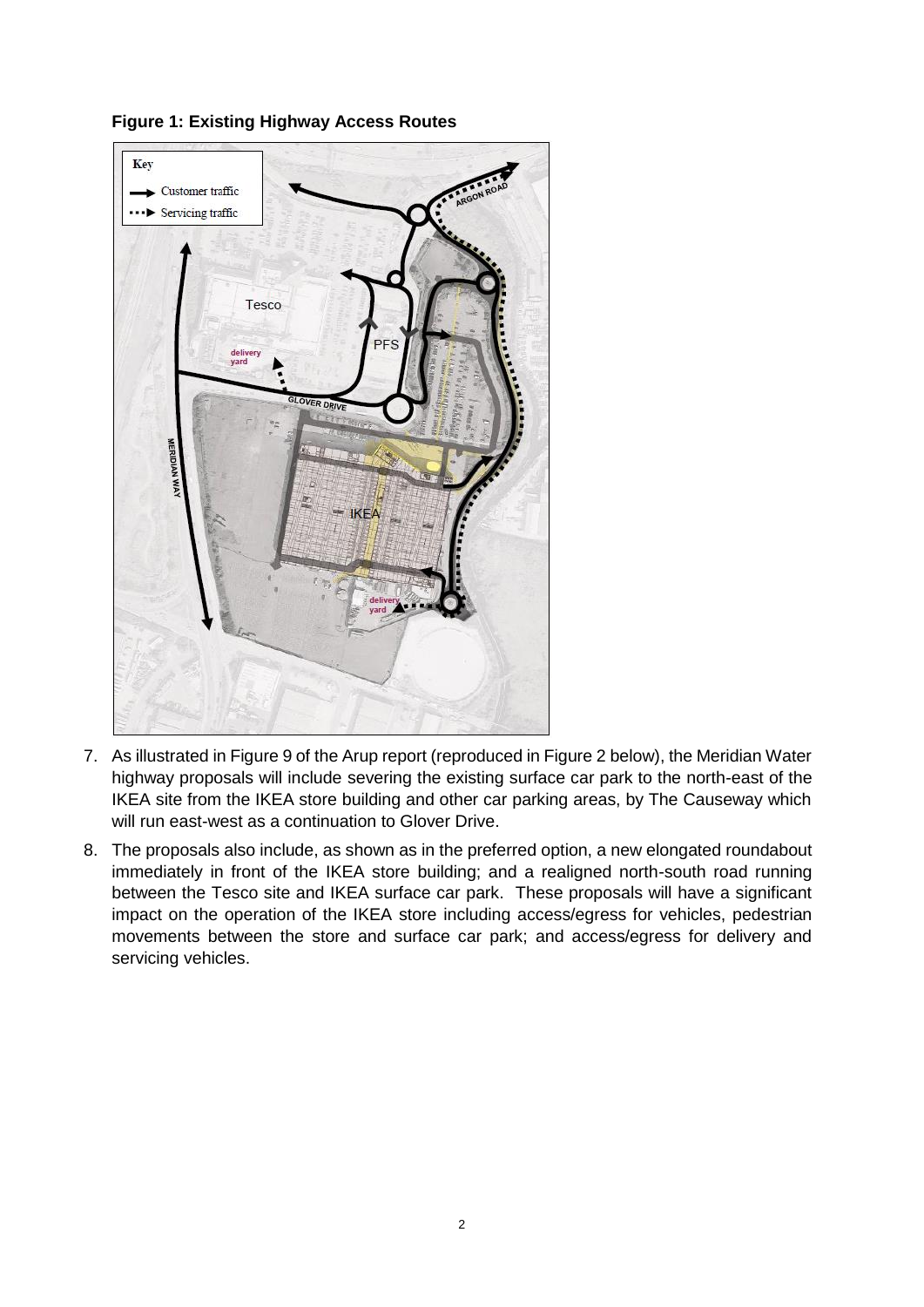

**Figure 2: Elongated Roundabout Options**

- 9. As set out in Figure 12 of the Arup report, it is indicated that The Causeway will be a route for buses, pedestrians and cyclists, with limited access for general traffic. It is noted however that the LB Enfield AAP states "The Causeway should be accessible by vehicular traffic between Glover drive in the west and Harbet Road in the east". Clarification is sought as to the definitive position on this.
- 10. The LB Enfield Meridian Water Area Action Plan (AAP) indicates that the high density of development proposed at Meridian Water is predicated on the masterplan achieving a significant increase in the Public Transport Accessibility Level (PTAL) rating, from its current levels of 0 ('Worst') - 1b across the majority of the site, and 2 (at the western end of the site nearest the existing railway station), to between 4 and 6 ('Best').
- 11. In order to achieve such a significant improvement in PTAL similar to levels achieved in central London it is assumed that the extent and frequency of bus services in the area will need to significantly increase. This suggests that level of bus service frequency along The Causeway will also be very high, however there is some discrepancy with the proposed mode share for buses in the Meridian Water Strategic Highway Modelling report which shows at Table 45 Bus mode share reducing from the 2011 Census mode share (26%) to 24% in the 2031 forecast year.
- 12. If the level of bus services proposed to serve The Causeway are at a level that will be required to generate a transformational increase in the PTAL of the Meridian Water masterplan area as stated in the AAP, this has the potential to create significant issues for the safe operation of the IKEA site and car park and will impact on the operation of the proposed roundabout on Glover Drive.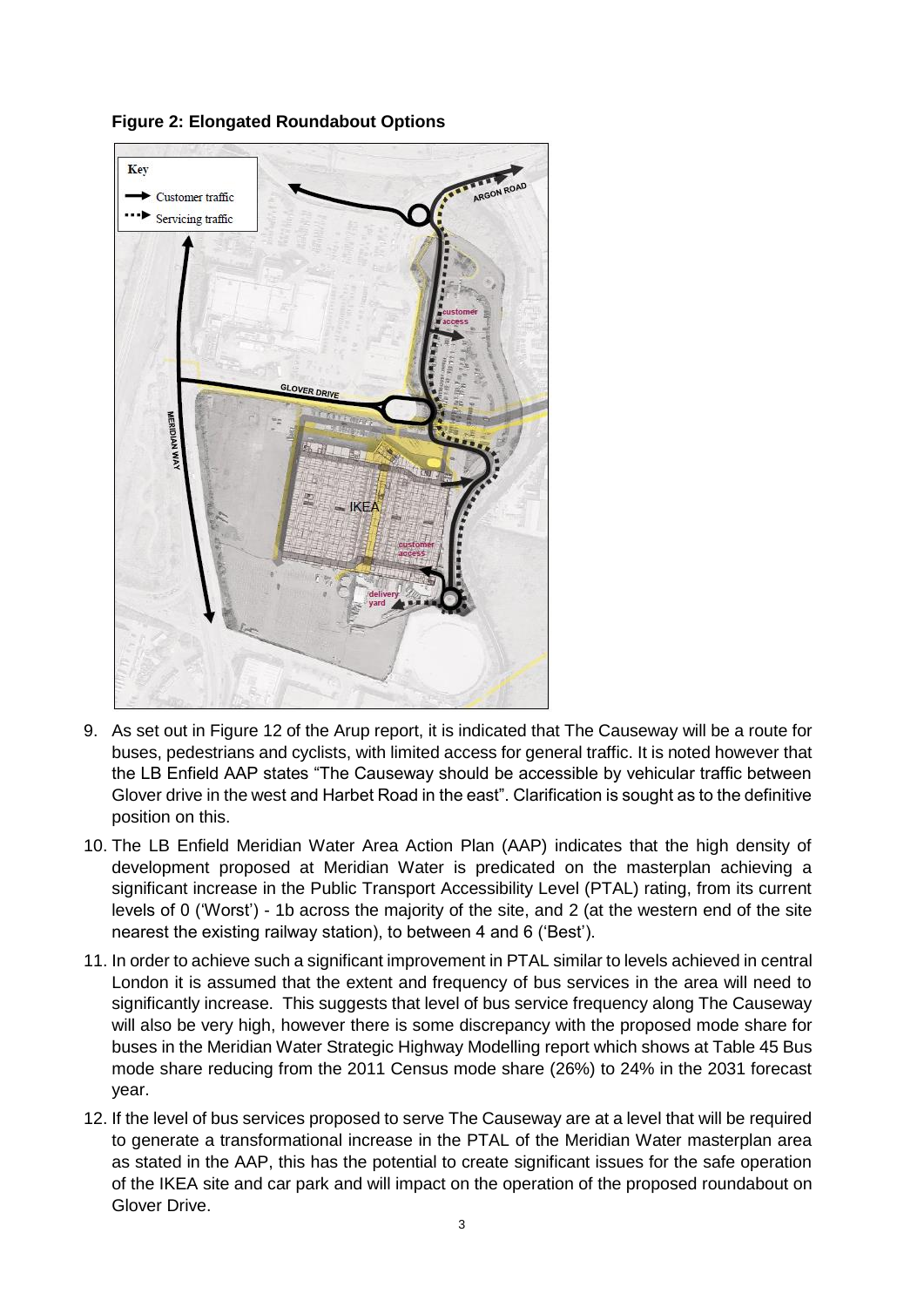- 13. The Arup report contains various drawings showing proposed changes to Glover Drive and Argon Road roundabouts; to accommodate The Causeway, Glover Drive would include an additional eastern arm severing the IKEA surface car park from the rest of the IKEA site. However, whilst the report states that, "Designated crossing locations will be designed into the scheme", no detail with regards to crossing points over The Causeway are provided at this stage.
- 14. IKEA and Pell Frischmann have first-hand experience of the issues that can be caused by public highway creating separation between the car park and store. At the IKEA Reading store issues occur with customer trollies interacting with the tactile paving causing purchases to fall into the carriageway from the trollies. The necessity for tactile paving is a legal requirement on adopted highway and the rules are inflexible with regard to their extent and layout. There are also issues with customers not appreciating that they do not have priority over vehicular traffic at the crossing point which can create a safety issue. As the crossing would be in public highway IKEA has no control over the nature or treatment of pedestrian crossing facilities or the ability to give priority to customer pedestrian traffic over vehicular traffic.
- 15. It is also noted that a two-way cycleway is proposed along The Causeway and Glover Drive adjacent to the carriageway; with the AAP stating that "The profile of Glover Drive will be reconfigured to accommodate cycle lanes in each direction, generous pavements and landscaping". It is essential that these proposals do not conflict with the existing operations of the IKEA store. We also seek clarification as to how the proposed cycle lanes would interact with the linkage between the store and the now separate northern IKEA car park.
- 16. With regard to the latest traffic surveys, which the Arup report states were carried out in June 2018, it is unclear on which weekend the traffic surveys were carried out, i.e. the precise weekend. IKEA customer footfall and trade varies significantly throughout the year, depending on a number of factors including whether it is term-time or school holidays, a bank holiday weekend, in the run-up to Christmas, Easter and other major events, etc. It is noted that the football World Cup also took place during June 2018, which it is considered could have significantly impacted on the number of visitors at IKEA at various weekends, and the weekend of the survey may have been affected.
- 17. We therefore request further information as to the details of the June 2018 counts, and we may further request that a sensitivity test exercise be undertaken if the survey weekend is shown to have been on a weekend with below peak trading in terms of numbers of visitors and traffic generation.
- 18. The Arup report states that in the Saturday peak, if traffic flows continue to use their existing routes, the maximum RFC is 0.94 which occurs at the Tesco access arm and is worse than the existing situation.
- 19. In relation to junction capacity, it is described that traffic has been manually reassigned through the network to achieve the junction performance as set out in the report. If existing junctions are already operating close to capacity and operate over capacity in the future, yet junctions further from the IKEA store already operate over capacity, it is unclear what happens to these junctions further away in the future if other traffic redistribution occurs as a result of the proposed network changes.
- 20. It is noted that within this latest modelling report only four local junctions have been tested; two on Meridian Way and two internal site junctions, as part of a limited network. There has been no allowance made in the recent modelling for any potential reassignment of journeys either to or from the wider highway network as a result of the proposed changes. It is possible that with ether simplified network, with less junctions Glover Drive might actually become more attractive to through-traffic following its proposed realignment.